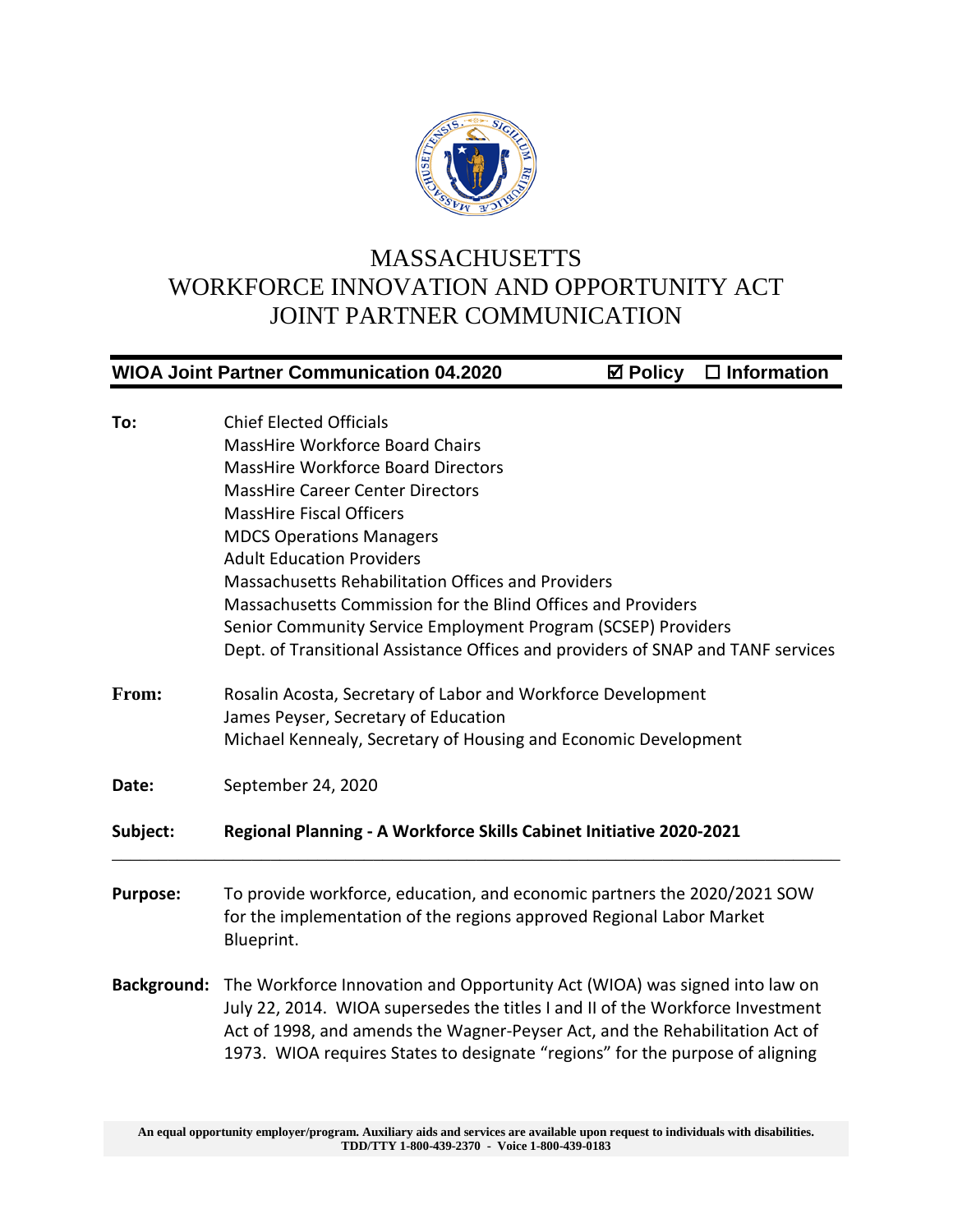workforce development activities and resources with larger regional economic development areas and available resources to provide coordinated and efficient services to both job seekers and employers.

The Governor and the Secretaries engaged Chief Elected Officials (CEOs), MassHire Workforce Boards, other Workforce Partners and stakeholders to establish seven planning regions utilizing the required WIOA Regional Planning criteria.

The Massachusetts regional planning process, called the "Regional Workforce Skills Planning Initiative", is a signature strategy of the Workforce Skills Cabinet (WSC). The Cabinet, created by **Executive Order No. 560**, brings together the Secretaries of Education, Labor and Workforce Development, and Housing and Economic Development. The WSC has the task of building collaborative solutions that align Massachusetts economic, workforce and education initiatives to better meet the needs of regional economies. The WSC has developed a regional planning process that both meets WIOA requirements and serves as a key strategy to align and coordinate multi-Secretariat investments, policies, and programs.

The WSC regional planning process aligns with a number of Secretariat-level initiatives at the Executive Office of Housing and Economic Development (EOHED), Executive Office of Labor and Workforce Development (EOLWD), and Executive Office of Education (EOE).

- The Executive Office of Housing and Economic Development published ["Opportunities for All"](http://www.mass.gov/governor/legislationexecorder/legislation/an-act-to-provide-opportunities-for-all.html) the statewide economic development plan. The plan speaks to an enhanced role for EOHED and the Massachusetts Office of Business Development to connect business with MassHire Workforce Boards, MassHire One-Stop Career Centers, public post-secondary institutions, and vocational technical schools to develop talent. The WSC regional planning process will advance statewide strategies contained in "Opportunities for All" with on-the-ground leadership in the business, education, and workforce communities. The Economic Development Summit, held in October 2016, further advanced the objectives of Opportunities for All and WSC regional planning.
- The Executive Office of Labor and Workforce Development published the statewide Workforce Innovation and Opportunity Act (WIOA) [Massachusetts Combined State Plan](http://www.mass.gov/massworkforce/state-plan/wioa-2020/ma-wioa-state-plan-final-4-7-16.pdf) that was built from the foundation laid by "Opportunities for All" and outlined a set of strategies ensuring that our statewide workforce programs are responsive to the demands of jobseekers and business alike. Additionally, the State Plan integrates the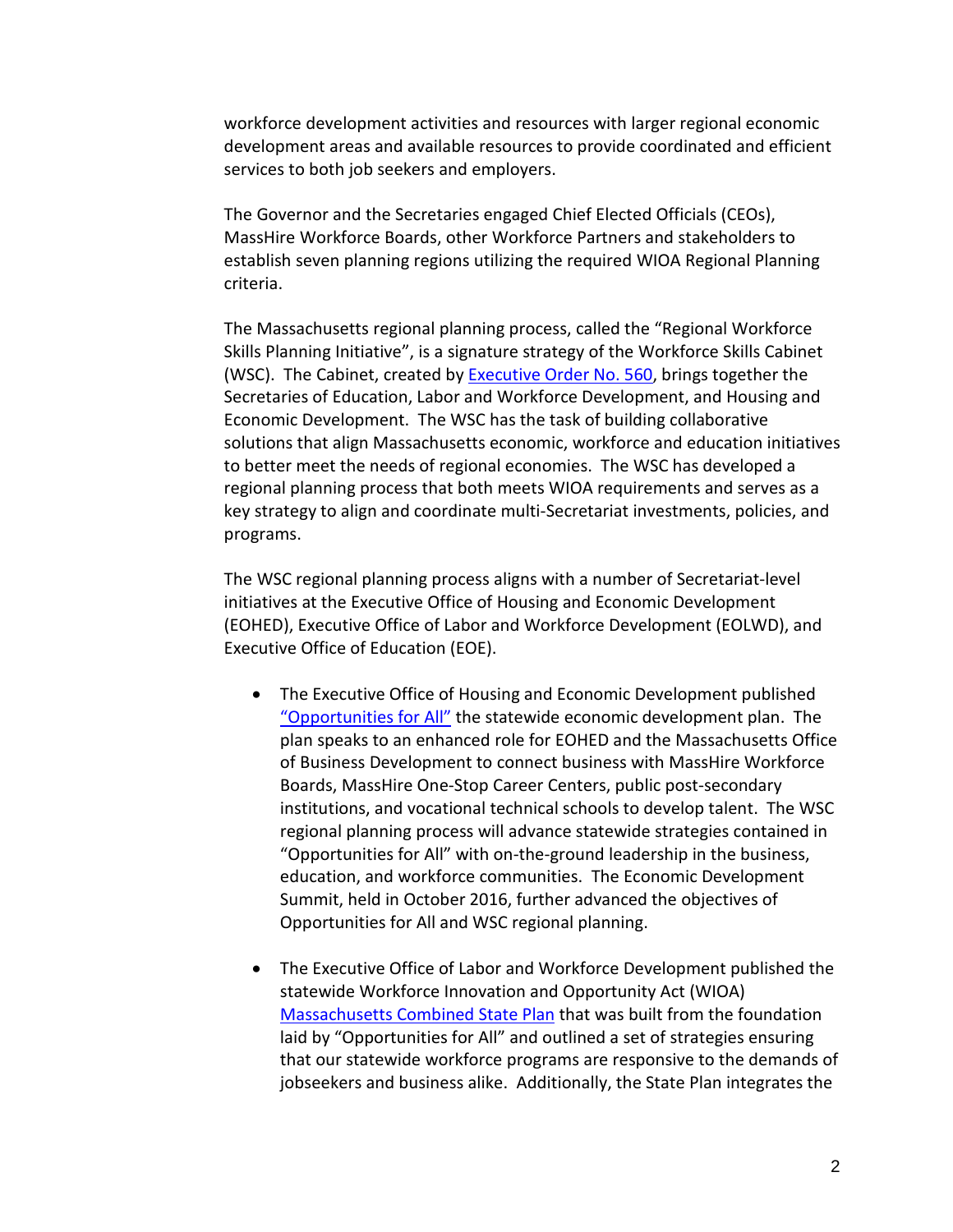required WIOA regional planning process into the WSC regional planning process outlined within this document.

• The Executive Office of Education launched a new, historic, strategic framework planning process to identify statewide and regional higher education capital investment needs and funding considerations. The process reviewed facility condition and capabilities, industry collaboration as well as alignment of higher education academic programs to support workforce and economic development.

The Executive Offices will align statewide activities to integrate the economic, workforce, and higher education state-level plans into a unified WSC regional planning process, engaging leadership across major systems.

## **Policy:**

**Convene and facilitate at least 3 virtual or (if circumstances allow) in-person** *follow up regional sessions* and additional communication or work related to ensuring that the team maintains **continuous communication** and **joint accountability** related to regional plan implementation. This includes a follow-up session that a WSC Secretary will attend in 2020- 2021, and/or convenings with representatives from all teams with WSC Secretaries in the same time period.

**Participation and convening of regional teams in state-sponsored regional planning restart in 2021**, **timeline pending labor market context as noted in overview.** If/when the regional planning process restarts with a state-led set of meetings, regional teams do not need to simultaneously convene partners.

**Joint application for grant funds with economic development, education, and workforce partners** to meet priority industry/occupational talent goals articulated in Blueprint. Joint grant application is defined as **the regional team coordinating local applications for grants.**  It is preferred, but not required, that the application originate from multiple entities representing the regional teams across WDAs and/or economic development/education entities. Alternately, the applicant can be a single organization applying with the full support and in service of a priority of the regional team, evidenced through a letter of support or MOU. Joint grant fund opportunities may include, but are not limited to:

- a. Skills Capital Grants
- b. High Quality College and Career Pathway Applications
- c. Workforce Competitiveness Trust Fund
- d. Adult Basic Education
- e. ESL Workforce Training